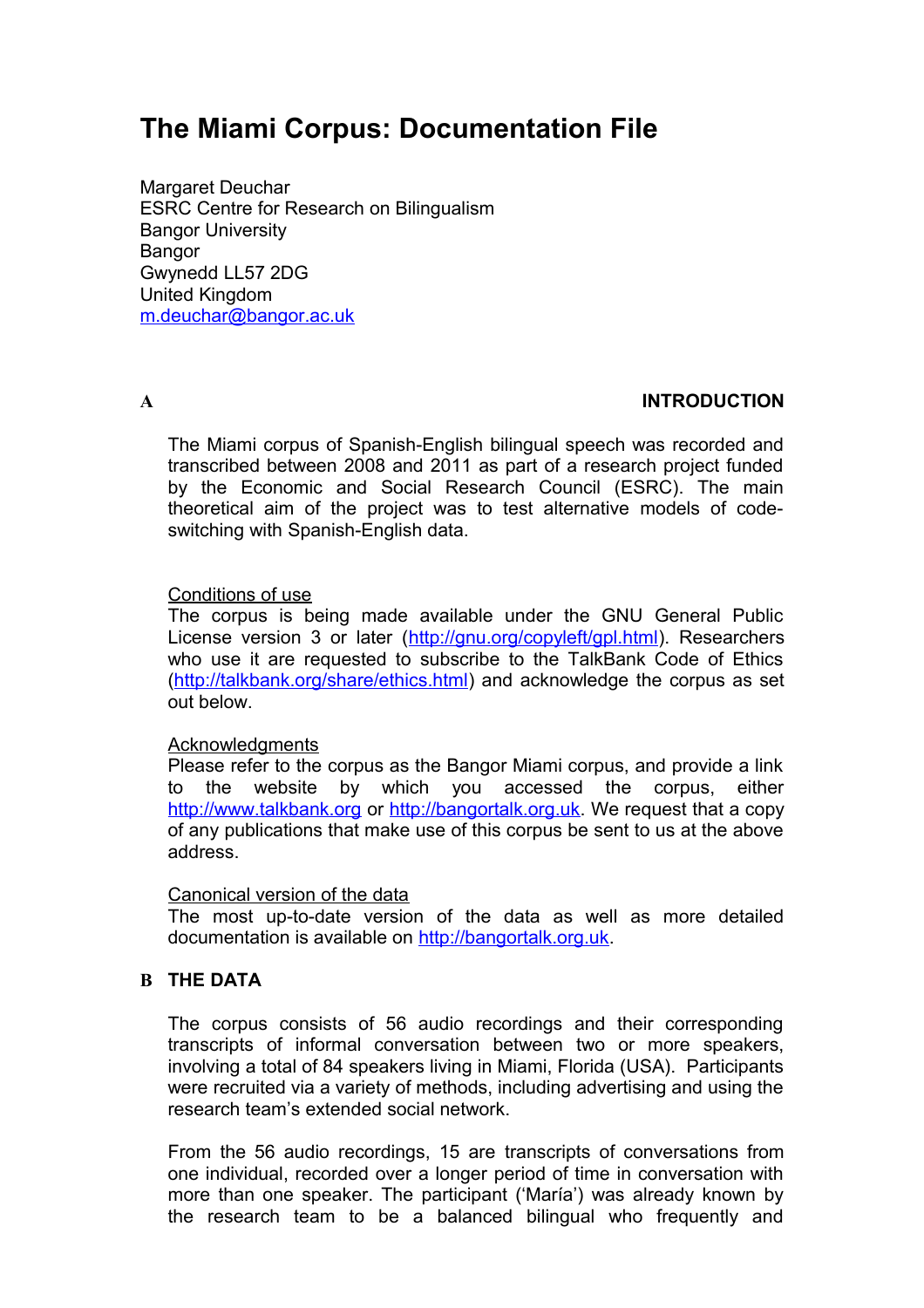consistently code-switched in daily conversation, and so she was invited to make recordings of her interactions with colleagues, family and friends. Maria decided when and with whom to make recordings, by means of a small digital recorder worn on her belt with a moderately concealed lapel microphone. She recorded 42 conversations, 15 of which have been selected for transcription on the basis of their acoustic quality. The research team had no control over when or where the recordings were made and also did not have control over the technical aspects such as checking audio levels, environmental noise and changing batteries in the recorder. Maria's interlocutors did not sign consent forms or fill in questionnaires and so the transcripts of the15 recordings only represent Maria's speech, while utterances from other speakers are transcribed as "www".

In total, the corpus consists of 242,475 words of text from 35 hours of recorded conversation. The transcriptions (in CHAT format) are linked to the digitized recordings through sound links at the end of each main tier. Most recordings were in stereo, and were made using Marantz, Zoom or Microtrack digital audio recorders.

The recordings were made at a place convenient for the speakers, e.g. at their homes or workplaces. After setting up the equipment the researcher would leave the speakers to talk freely with one another. In some cases the researcher re-entered briefly during the recording. This is noted in the transcripts and speech by the researcher is usually not transcribed. The first five minutes of all recordings after the point when the researcher left the room have been deleted, in case the participants' speech was initially affected by the presence of the recorder.

At the end of each recording all participants were asked to fill in questionnaires providing background information regarding their age, gender, location of places lived, etc, in order to provide information for sociolinguistic analysis. They were also asked to sign consent forms giving permission for their recording and its transcript to be used for research purposes and to be submitted to online linguistic archives. The consent form included the provision that the names of speakers and other people named in the recording would be replaced by pseudonyms in the transcript. In the case of children of 16 years or younger, a consent form was also signed by a parent or guardian.

There are a few instances where speakers who have not given consent feature in recordings, e.g. a neighbour walking in briefly. In these cases the utterances have been transcribed as "www" and replaced by silence in the audio file. This can sometimes mean that parts of the consenting participants' speech are lost as well where there is overlap with the nonconsenting speaker. In addition, beeps have been placed over the names of people about whom sensitive information is given.

Sound and transcription files in the corpus are named after the researcher who did the recording and are numbered in order of the sequence of recording. The sound and transcription files for each conversation share the filename, but have different file extensions ('\*.wav'/'\*.mp3' for the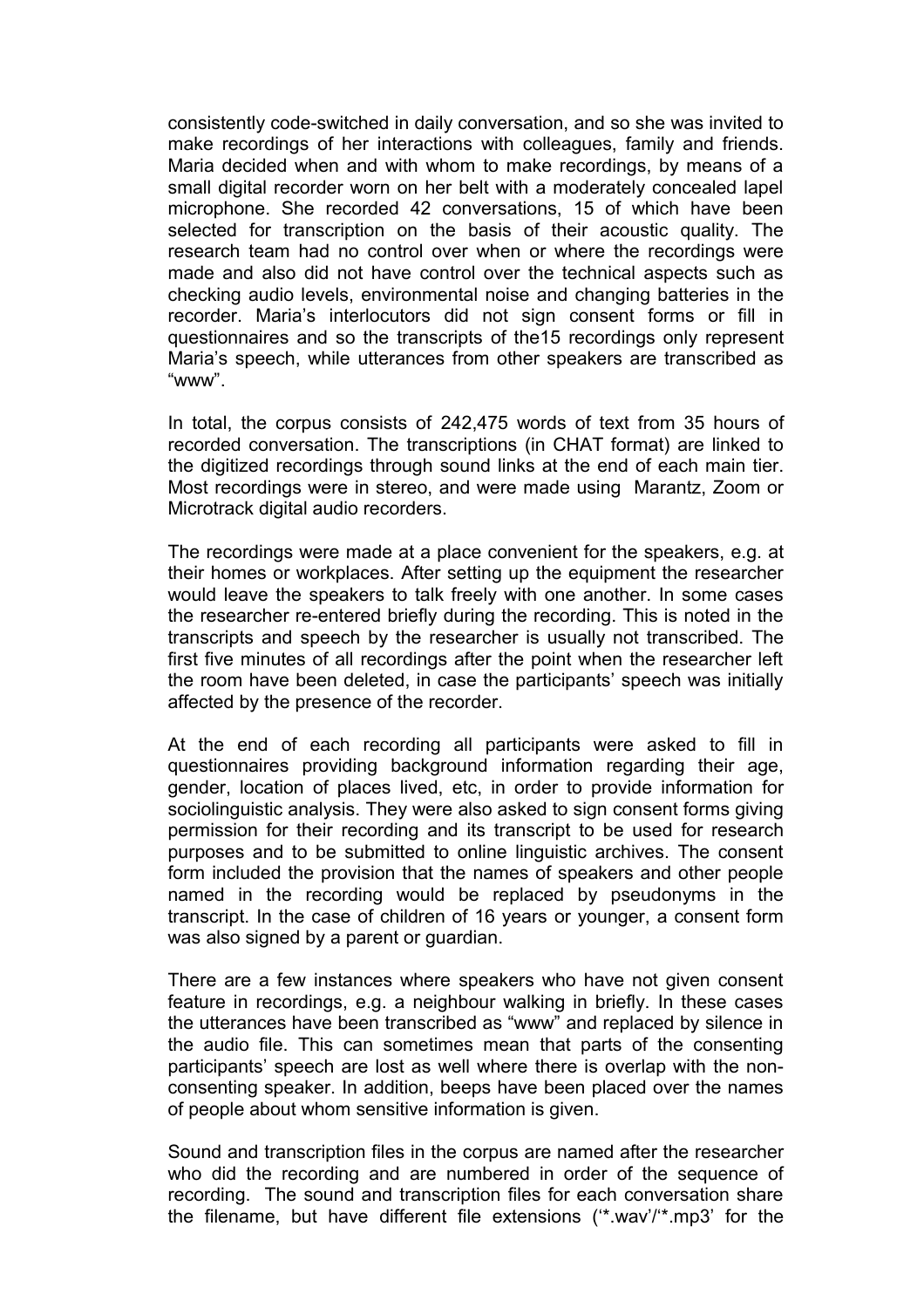sound file and '\*.cha' for the transcription). For example, Sastre2.cha is the transcription of the second recording made by Sastre (sound file Sastre2.wav). Basic details regarding the context of each conversation and the speakers involved are given in the transcript headers. Some additional information about the speakers and recordings is available to researchers on request.

All recordings have been transcribed in the CHAT transcription and coding format (MacWhinney 2000), in accordance with the 2012 version of online manual available on [http://childes.psy.cmu.edu/manuals/chat.pdf.](http://childes.psy.cmu.edu/manuals/chat.pdf) All references to the CHAT manual in this document are to this online version.

All transcripts have been done by trained transcribers working on the project: Fraibet Aveledo, Diana Carter, Marika Fusser, Lowri Jones, M. Carmen Parafita Couto, Myfyr Prys and Jonathan Stammers. Additionally, teams from Penn State University (Amelia Dietrich, Giuli Dussias, Chip Gerfen , Rosa Guzzardo, and Jorge Valdes Kroff), Australian National University (Bronwyn Wrigley, Manuel Delicado, and Jennifer Plaistowe) also collaborated in the process of transcriptions.

For 10% of the transcripts an independent transcription was done, in which a member of the transcription team transcribed one (randomly selected) minute of the recording independently from the original transcriber of that particular transcript. Transcripts were then compared and a rate of similarity was calculated. The average reliability score<sup>[1](#page-2-0)</sup> for independent transcriptions was 83%. Furthermore, all the transcripts were proofread by another member of the transcription team and corrections made accordingly. An additional team of transcribers and checkers included the following researchers in addition to the original transcription team: Margaret Deuchar, Sarah Fairchild, Marika Fusser, Lara Gil Vallejo, Guillermo Montero Melis, Esther Nuñez, Susana Sabin-Fernández, and Jonathan Stammers.

All transcripts contain at least three different tiers. In addition to the main tier, required by CHAT, we use an automatically generated gloss tier (%xaut) for the closest English equivalent for each word (including morphological information where relevant), and a translation tier (%eng), which contains a free translation of the main tier. A comments tier (%com) has also been used occasionally for comments by the transcriber that are specific to the utterance in the corresponding main tier. All main tiers include a sound link to the corresponding section of the recording.

The following contributed to the translation tier: Adriana Acevedo, Olga Bolaños, Vanesa Bonavota, Rubén Chapela, Magdalena Gazda, Ana Muerza, Renata Kendall, Mary Silva, Sara Viñas, and Renée Zeichen.

<span id="page-2-0"></span> $1$  An innovative method was used based on Turnitin plagiarism detection software (http://www.turnitin.com). Deuchar, M., Davies, P. Herring, J.R., Parafita Couto, M. & Carter, D. (in press) Building bilingual corpora: Welsh-English, Spanish-English and Spanish-Welsh. In I. Mennen and E. Thomas (eds) *Unravelling Bilingualism*. Multilingual Matters.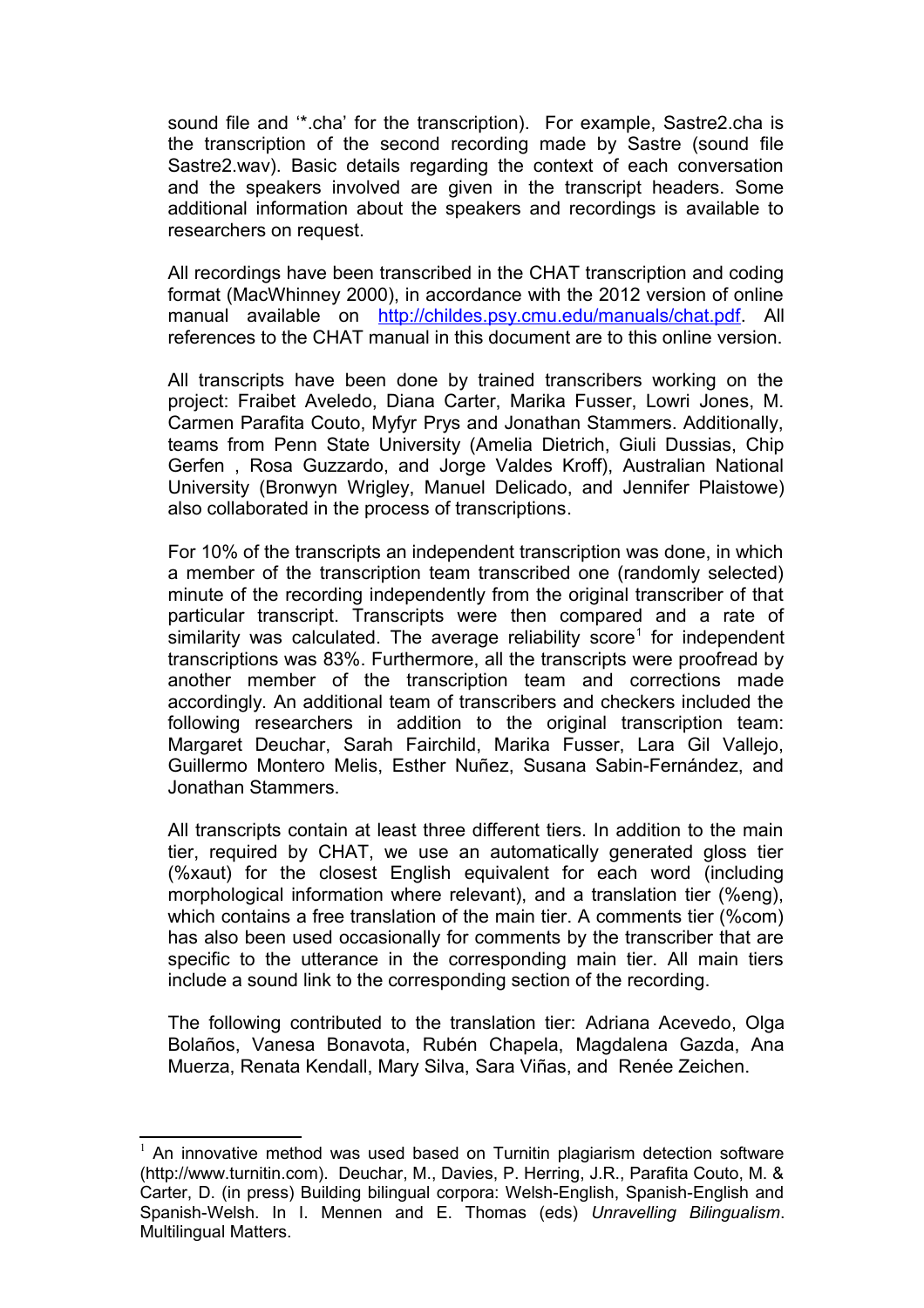The remainder of this document outlines the conventions used in the main tier and the gloss tier.

## **C MAIN TIER**

- 1. Layout of transcription
	- 1.1. Since the theoretical aims of the project included clause-based analysis, the transcribed data are divided into clauses where possible. Where an utterance contains two main clauses, each clause in that utterance is written on a separate main tier. Complex clauses are treated as one clause and therefore subordinate clauses are included in the same tier as their main clauses. Adverbial clauses are also written on the same main tier as their related main clause.
	- 1.2. Each main tier is divided into units which we call 'words' for the purposes of these conventions. With some exceptions (see C.1.3) a word is considered to be a continuous sequence of characters containing no spaces as found in the *Webster's Dictionary for English*, and in the *Diccionario de la Lengua Española* online from the Real Academia Española and the *Diccionario de Americanismos* (2010) for Spanish. These are referred to as DLE and DA respectively throughout this document. Where items are entered as two hyphenated words in these reference dictionaries, they are connected by an underscore in the transcripts. When one of the reference dictionaries offers more than one alternative (e.g. 'minibus' 'mini-bus' or 'mini bus'), or when the reference dictionaries differ from each other, the most compact alternative is chosen ('minibus' in this case).
	- 1.3. Other items which are treated as words are:
		- (a) interjections and interactional markers, e.g 'ajá' (= 'aha'), 'ay' (= 'oh'), 'mmhm' (='mhm'), etc.
		- (b) propernames (including names of books, films, organisations etc.), a sequence of words being connected by underscores, e.g., 'Nueva\_York'.
		- (c) abbreviations (connected by underscore), e.g. 'B\_B\_C'
		- (d) examples of phrases that are not found in the DLE and DA are listed below.

| <b>Transcribed form</b> | <b>Conventional form</b> | <b>English</b>    |
|-------------------------|--------------------------|-------------------|
| ni fu ni fa             | ni fu ni fa              | neither nor       |
| no más                  | no más                   | only              |
| o k                     | OK.                      | OK.               |
| vale turca              | vale turca               | it doesn't matter |
| o la la                 | olalá                    | ooh la la         |
| copo_de_nieve           | copo de nieve            | guelder rose      |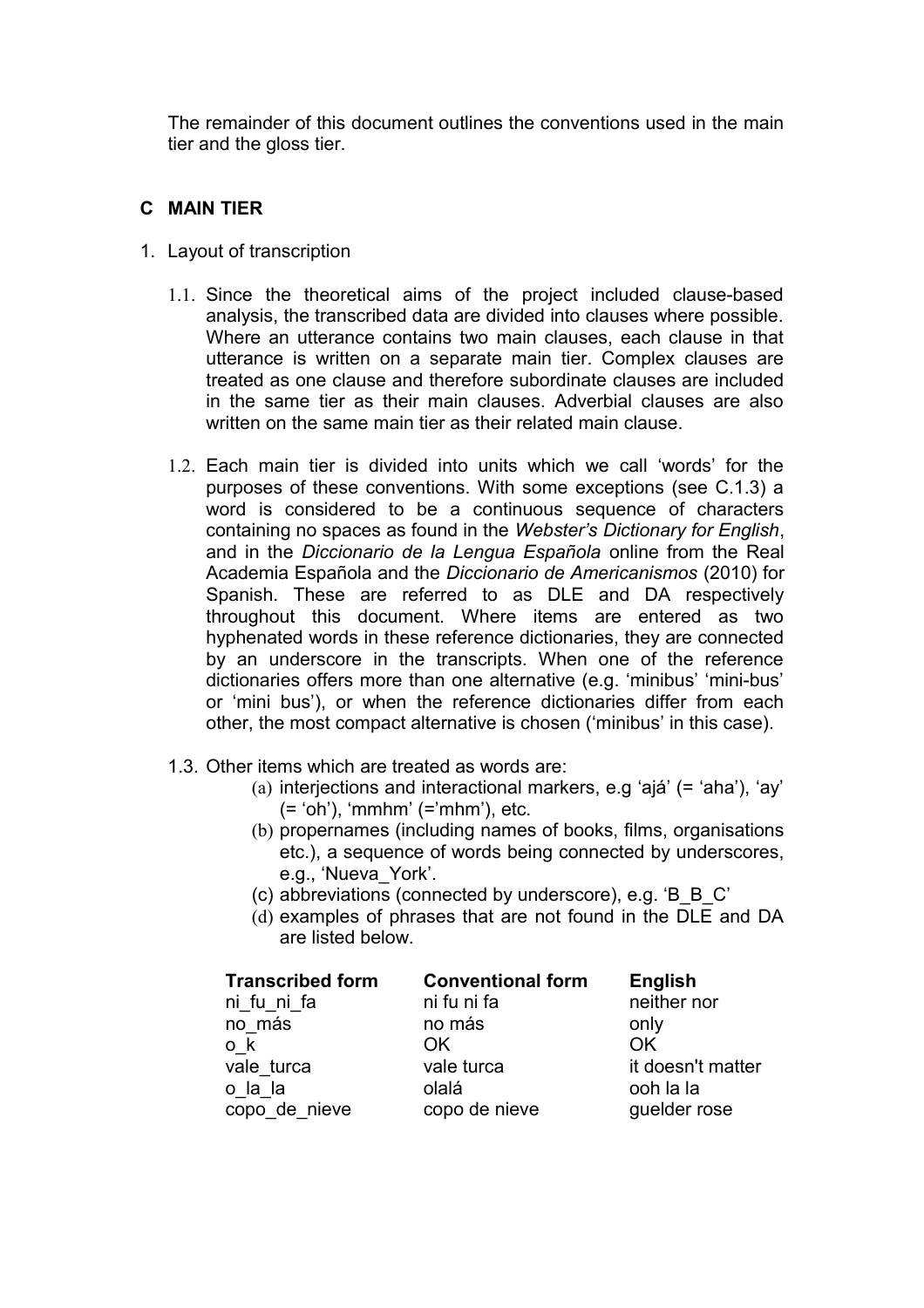- 1.4. There are some continuous sequences of characters in the main tier which are not treated as words. These include simple events such as '&=laugh' (see CHAT 7.6.1), 'xxx' for unintelligible sounds, or the use of an ampersand ('&') plus phonetic characters for intelligible sounds without clear meaning (see CHAT 6.4 for both).
- 1.5. Please note that pause markings are not used consistently in the transcripts. Additionally, pauses between utterances are usually not marked. We have used the 'lazy overlap' markings ('+>') for overlapping speech.
- 2. Language marking
	- 2.1. A default language is assigned to each transcription based on the language contributing the greater number of words. The default language is the first language listed in the @Language tier in the file header, and is indicated by the ISO-639-3 abbreviation for the language: spa = Spanish, eng = English. Words without any language markers in the transcription are in the default language unless they are part of an utterance preceded by a precode indicating that it is in a non-default language – see next paragraph for details.
	- 2.2. Individual utterances in the second or third most frequent language are marked with precodes at the beginning of the main tier: e.g. [ eng] for English, [- spa] for Spanish and these utterances contain no language tags. In mixed utterances each word in the non-default language is marked by a tag consisting of @s: followed by the relevant ISO-639-3 abbreviation: @s:spa = Spanish, @s:eng = English, @s:eng&spa = undetermined (see below, 2.4), @s:spa+eng = word with first morpheme(s) Spanish, final morpheme(s) English , @s:eng+spa = word with first morpheme(s) English, final morpheme(s) Spanish.
	- 2.3. A word or morpheme is considered to be English if it can be found in any of the English-language reference dictionaries. A word or morpheme is considered to be Spanish if it or all its elements are found in either of the Spanish reference dictionaries (e.g. 'principito' is considered to be a Spanish word because 'príncipe' and '-ito' are both listed in DLE). However, we have considered some words not listed in the dictionaries to be either English or Spanish, as indicated in the list below.

cucu Spanish bottom

**Transcribed form Language English equivalent** estrech Spanish stretch (jeans)

2.4. The language marker @s:eng&spa is used with words where the language source is undetermined. It marks words that occur in the lexicon of both languages, (as determined by the respective reference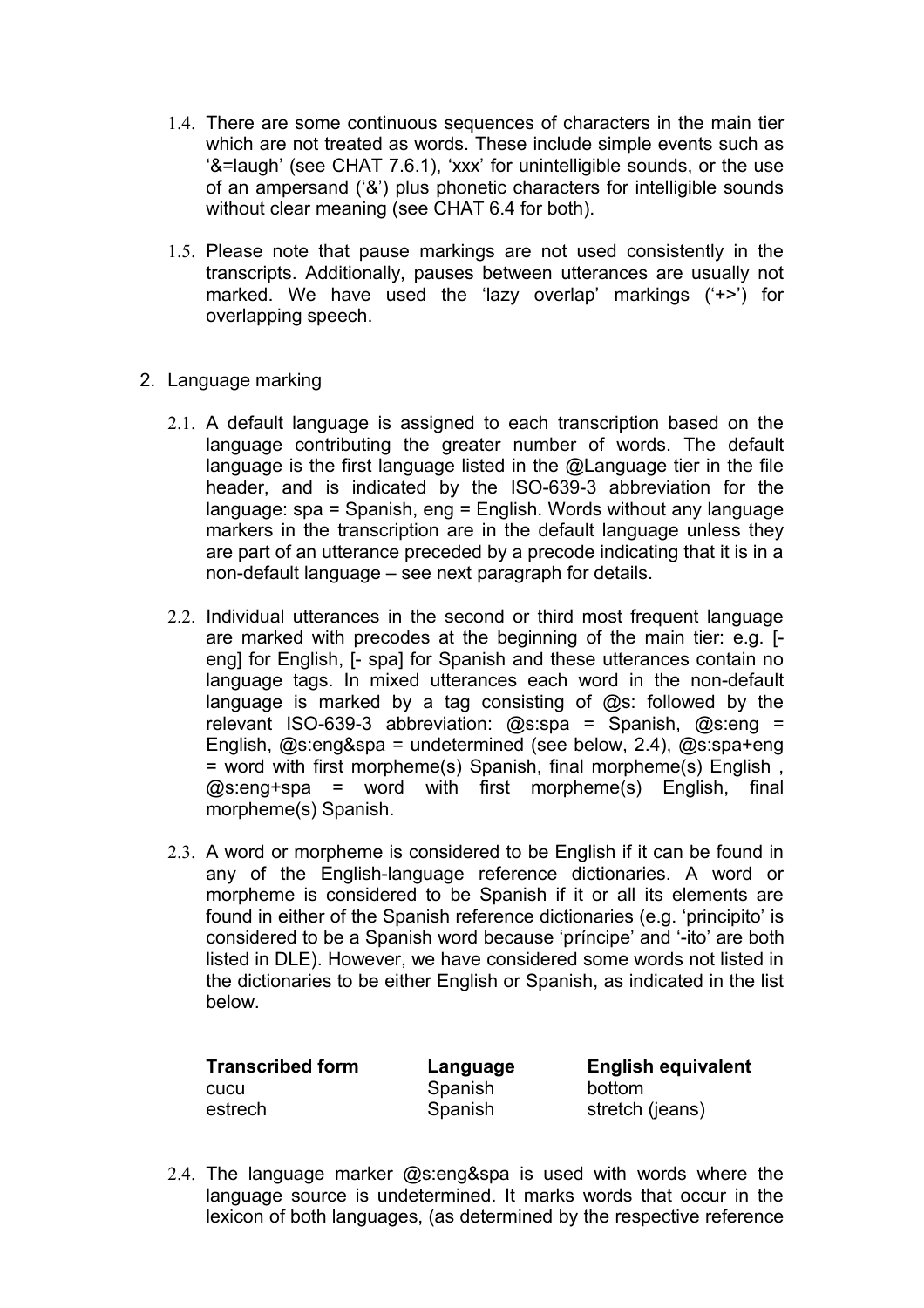dictionaries), that are pronounced in a way that is possible both in English and in Spanish, e.g [pjano] ('piano' in both languages).

- 2.5. @s:eng&spa also marks interjections and interactional markers that may be interpreted as ambiguous, e.g. 'ah', 'oh'. Other interjections and interactional markers are assigned language markers according to their inclusion (or not) in the reference dictionaries. For example, 'ay' (='oh') is marked @s:spa as it is only found in the Spanishlanguage reference dictionaries.
- 2.6. Where a lexeme could belong to both languages, but its pronunciation in a specific occurrence belongs unambiguously to one language only, it will be marked @s:eng or @s:spa (and written in the orthography of that language) according to its pronunciation. For example, if 'hotel' is pronounced with initial [h], it will be marked @s:eng, without initial [h] it will be marked @s:spa.
- 2.7. Proper names and titles are marked '@s:eng&spa' (undetermined) unless there are alternatives in each language in general use, e.g. 'Caracas@s:eng&spa', Sears@s:eng&spa but 'New\_York@s:eng' 'Nueva\_York@s:spa', (the Spanish word for 'New York').

# 3. Orthography

- 3.1. We have used a Unicode font [\(http://en.wikipedia.org/wiki/Unicode\)](http://en.wikipedia.org/wiki/Unicode) for the transcription. Occasional non-lexical phonological fragments are spelt out following an ampersand using IPA symbols [\(http://www.langsci.ucl.ac.uk/ipa/ipachart.html\)](http://www.langsci.ucl.ac.uk/ipa/ipachart.html) (e.g. &ʧʊ), and these may not show up correctly if a Unicode font is not used.
- 3.2. Words marked as '@s:spa' (Spanish) are transcribed in conventional Spanish orthography
- 3.3. Words considered to be Spanish are transcribed in Spanish orthography. We have not represented regional variation in the transcripts, except in cases which have orthographic representation in the Spanish-language reference dictionaries.
- 3.4. Words whose language source is undetermined are transcribed in English rather than in Spanish orthography, e.g. football, internet, lunch, etc.

# **D. GLOSS TIER**

1. Principles

Each word (see C1.2 and C.1.3) in the main tier is given a gloss in the gloss tier (%aut). The gloss tier has been produced automatically using the Bangor Autoglosser (http://bangortalk.org.uk/autoglosser.php), free (GPL)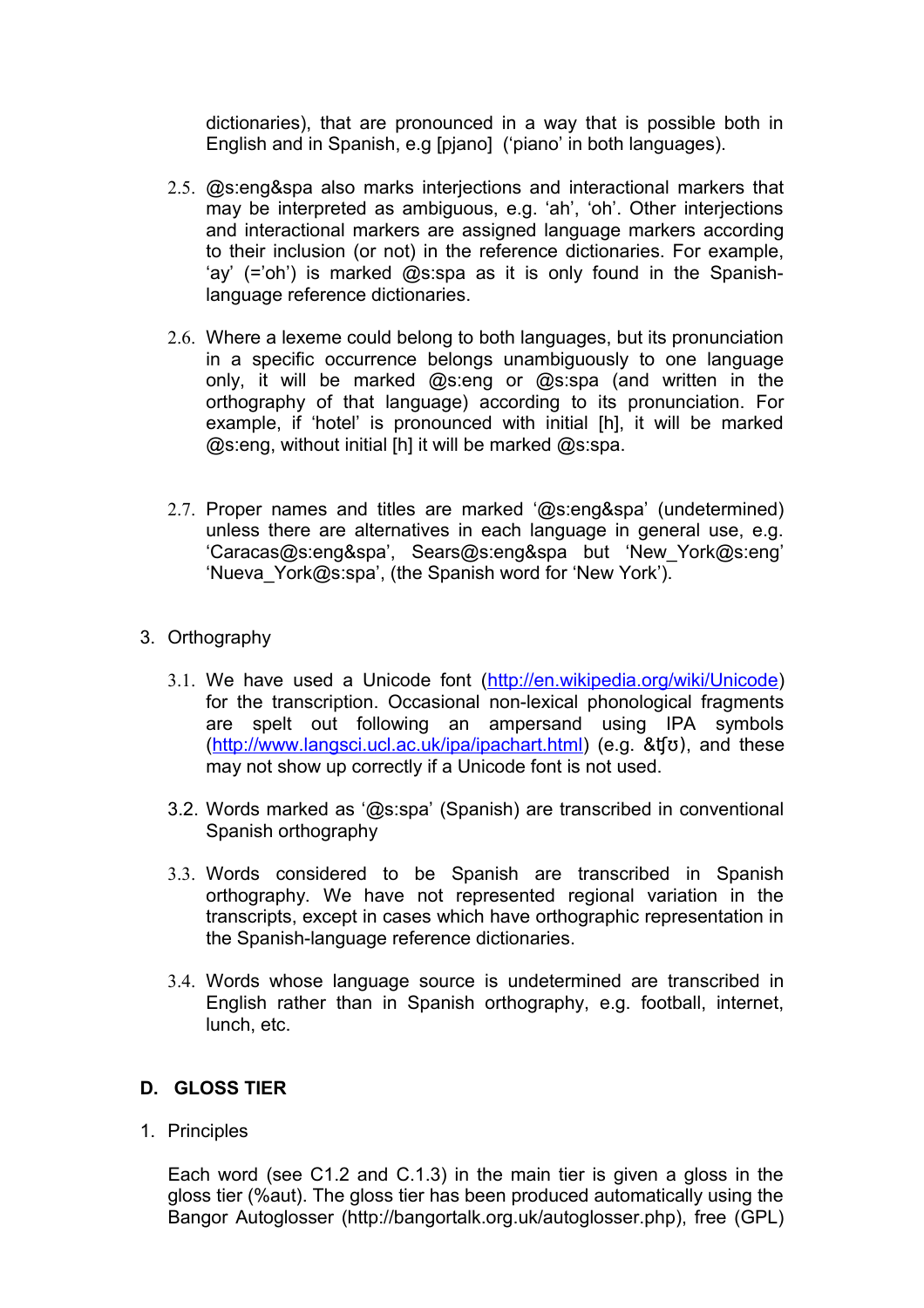software developed at the Centre – for further details see Donnelly and Deuchar 2011. The transcripts were manually corrected after autoglossing to deal with the small number (less than 2%) of incorrectly-attributed glosses.

- 1.1. Non-words are not glossed.
- 1.2. All words are glossed with the closest English-language equivalent (in lower case) and, where appropriate, information about parts of speech. English equivalents of proper names are used where they exist (for example, 'Nueva York@s:spa' is glossed as 'New York'). If there is no English-language equivalent to a name, it is glossed 'name'.
- 1.3. The underscore is used in the gloss tier to connect more than one lexical item in a gloss, where the English translation of a single Spanish word involves more than one word. For example, 'veinticinco' is glossed as 'twenty five'.
- 1.4. The English lexeme in a gloss is followed by information about parts of speech, separated by dots. Some examples:
	- Spanish 'hijos' is glossed 'son.N.M.PL', which means 'plural of the masculine noun "hijo"';
	- Spanish 'me' is glossed 'me.PRON.OBL.MF.1S', meaning 'oblique pronoun, 1<sup>st</sup> person singular, masculine or femine';
	- English "wouldn't" is glossed "be.V.1S.COND+NEG", meaning "the first person singular conditional tense of the verb 'be', with an attached negative marker".
- 2. Parts of speech abbreviations.

| <b>Abbreviation</b> | Representing                       |
|---------------------|------------------------------------|
| 0                   | impersonal                         |
| 123S                | 1st, 2nd, 3rd person singular      |
| 13S                 | 1st, 2nd, 3rd person singular      |
| 1P                  | 1st person plural                  |
| 1S                  | 1st person singular                |
| 23P                 | 2nd, 3rd person plural             |
| 23S                 | 2nd, 3rd person singular           |
| 23SP                | 2nd, 3rd person singular or plural |
| 2P                  | 2nd person plural                  |
| 2S                  | 2nd person singular                |
| 2SP                 | 2nd person singular or plural      |
| 3P                  | 3rd person plural                  |
| 3S                  | 3rd person singular                |
| 3SP                 | 3rd person singular or plural      |
| <b>ADJ</b>          | adjective                          |
| <b>ADV</b>          | adverb                             |
| AM                  | aspirate mutation                  |
| <b>ASV</b>          | adjective, singular noun, or verb  |
| <b>AUG</b>          | augmentative                       |
| <b>COMP</b>         | comparative                        |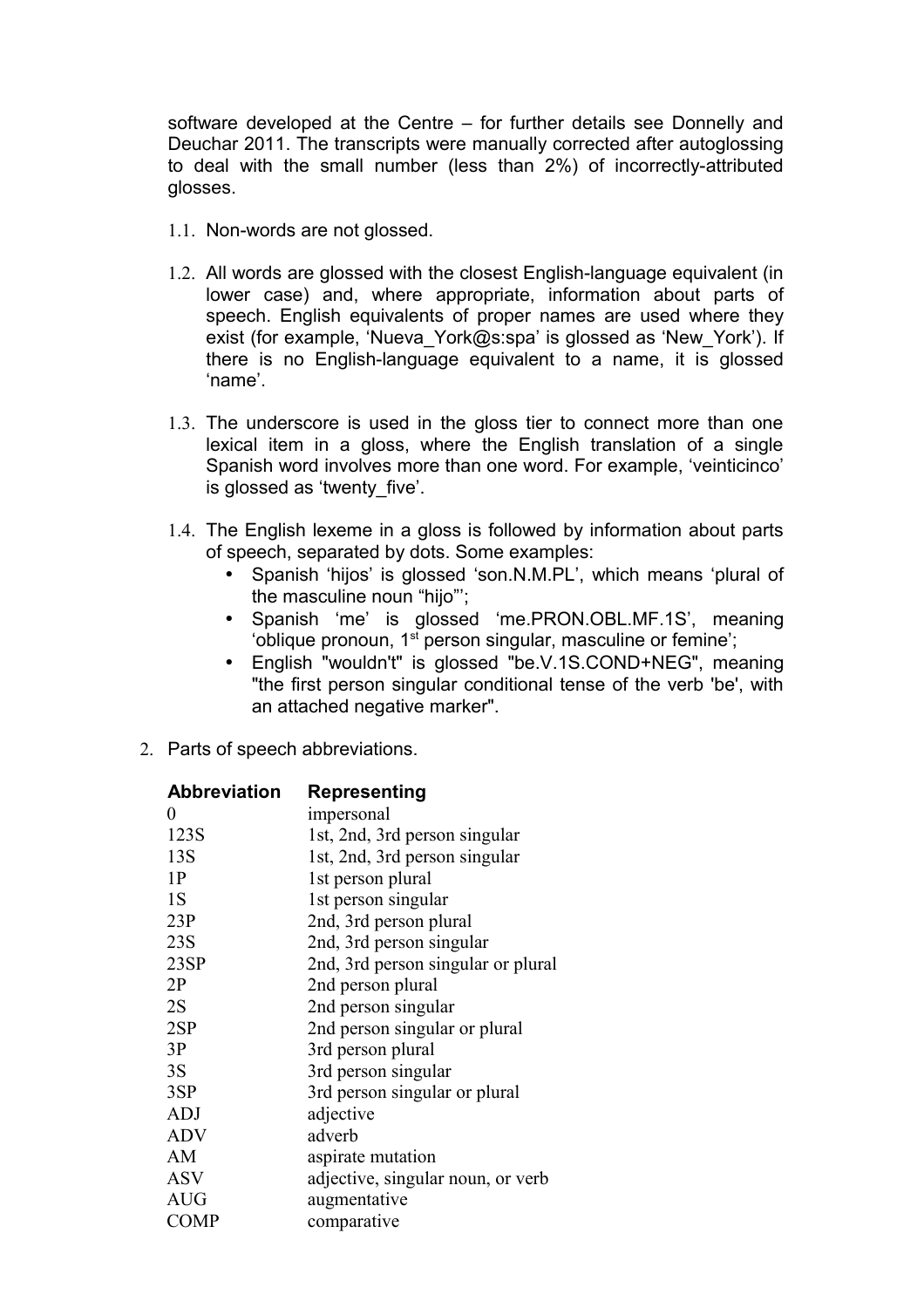| <b>COND</b>        | conditional                                     |
|--------------------|-------------------------------------------------|
| <b>CONJ</b>        | conjunction                                     |
| <b>DEF</b>         | definite                                        |
| <b>DEM</b>         | demonstrative                                   |
| <b>DET</b>         | determiner                                      |
| <b>DIM</b>         | diminutive                                      |
| Ε                  | exclamation                                     |
| <b>EMPH</b>        | emphatic                                        |
| F                  | feminine                                        |
| <b>FAR</b>         | far (demonstrative)                             |
| <b>FOCUS</b>       | item with focus                                 |
| <b>FUT</b>         | future                                          |
| <b>GER</b>         | gerund                                          |
| H                  | pre-vocalic h after 3S.F, 1P and 3P possessives |
| <b>HYP</b>         | hypothetical                                    |
| IM                 | interactional marker                            |
| <b>IMPER</b>       | imperative                                      |
| <b>IMPERF</b>      |                                                 |
|                    | imperfect                                       |
| <b>INDEF</b>       | indefinite                                      |
| <b>INFIN</b>       | infinitive                                      |
| INT                | interrogative                                   |
| <b>INTENS</b>      | intensive                                       |
| M                  | masculine                                       |
| MF                 | masculine or feminine                           |
| N                  | noun                                            |
| <b>NEAR</b>        | near (demonstrative)                            |
| <b>NEG</b>         | negative                                        |
| <b>NM</b>          | nasal mutation                                  |
| NT                 | neuter                                          |
| <b>NUM</b>         | numeral                                         |
| <b>OBJ</b>         | object                                          |
| OBL                | oblique                                         |
| <b>ORD</b>         | ordinal                                         |
| <b>PAST</b>        | past                                            |
| <b>PASTPART</b>    | past participle                                 |
| PL                 | plural                                          |
| PLUPERF pluperfect |                                                 |
| <b>POSS</b>        | possessive                                      |
| <b>PRECLITIC</b>   | accented form before clitics                    |
| <b>PREP</b>        | preposition                                     |
| <b>PREQ</b>        | pre-qualifier                                   |
| <b>PRES</b>        | present                                         |
| PRESPART           | present participle                              |
| <b>PRON</b>        | pronoun                                         |
| <b>PRT</b>         | particle                                        |
| <b>QUAN</b>        | quantifier                                      |
| <b>REFL</b>        | reflexive                                       |
| <b>REL</b>         | relative                                        |
| SG                 |                                                 |
|                    | singular                                        |
| <b>SM</b>          | soft mutation                                   |
| <b>SP</b>          | singular or plural                              |
| <b>SUB</b>         | subject                                         |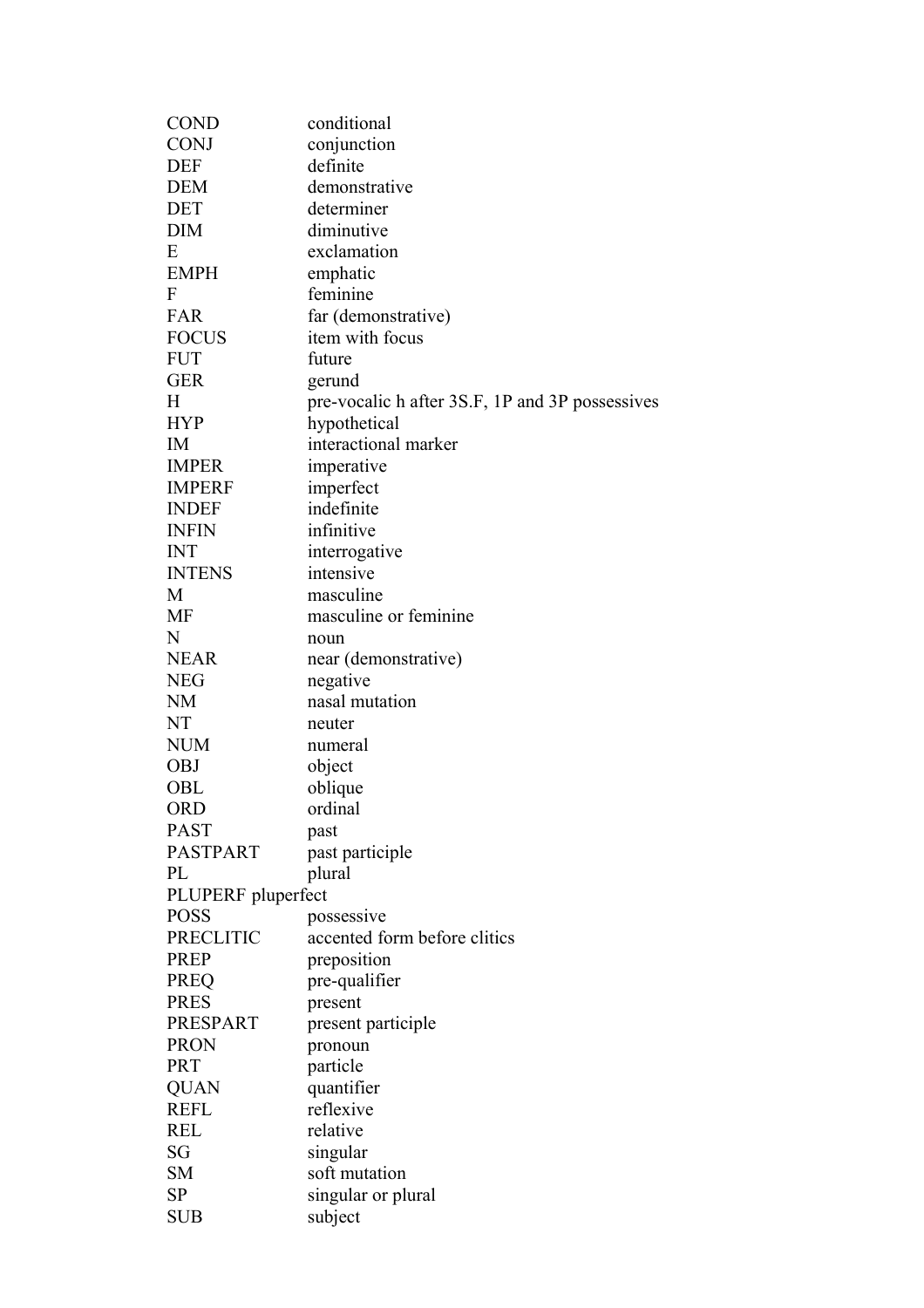| <b>SUBJ</b> | subjunctive           |
|-------------|-----------------------|
| <b>SUP</b>  | superlative           |
| <b>SV</b>   | singular noun or verb |
| <b>TAG</b>  | tag question          |
|             | verb                  |

\*\*\*\*\*\*\*\*\*\*\*\*\*\*\*\*\*\*\*\*\*\*\*\*\*\*\*\*\*\*\*\*\*\*\*\*\*\*\*\*\*\*\*\*\*\*\*\*\*\*\*\*\*\*\*\*\*\*\*\*\*\*\*\*\*\*\*\*\*\*\*\*\*\*\*\*\*\*\*\*\*\*\*\*\*\*\*\*

#### *REFERENCES*

*Diccionario de Americanismos.* Asociación de Academias de la Lengua Española (2010).

*Diccionario de la Lengua Española*. Real Academia Española. (www.rae.es)

Deuchar, M., Davies, P., Herring J.R., Parafita, M.C., and Carter, D. (in press) Building bilingual corpora: Welsh-English, Spanish-English and Spanish-Welsh. In I. Mennen and E. Thomas (eds) *Unravelling Bilingualism*. Multilingual Matters.

Donnelly, K. and Deuchar, M. (2011) Using constraint grammar in the Bangor Autoglosser to disambiguate multilingual spoken text. In: *Constraint Grammar Applications: Proceedings of the NODALIDA 2011 Workshop, Riga, Latvia.* Tartu: NEALT Proceedings Series.

[\(http://dspace.utlib.ee/dspace/handle/10062/19298\)](http://dspace.utlib.ee/dspace/handle/10062/19298)

MacWhinney, B. (2000). *The CHILDES Project: Tools for Analyzing Talk* (3rd ed.). Mahwah, NJ: Lawrence Erlbaum Associates.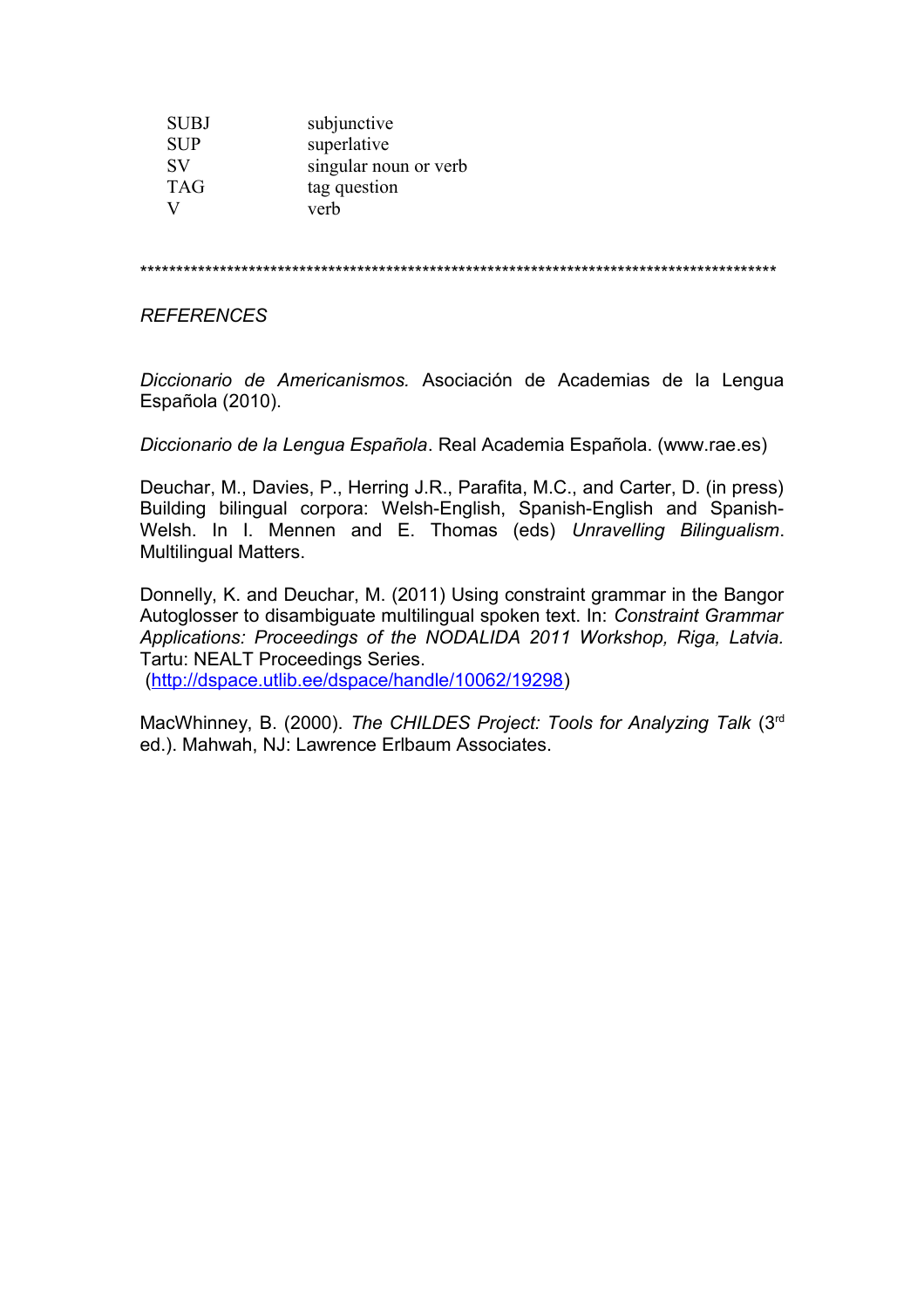# **APPENDIX**

# **File summary:**

| File name        | Length<br>(mm:ss) | No. of main<br>participants | Age<br>(years)   | <b>Sex</b> |
|------------------|-------------------|-----------------------------|------------------|------------|
| <b>HERRING1</b>  | 0:32:18           | 2                           |                  | F, F       |
| <b>HERRING2</b>  | 0:30:42           | $\overline{2}$              | 24, 27<br>21, 19 | M, M       |
| <b>HERRING3</b>  | 0:31:37           | $\overline{2}$              |                  | F, M       |
|                  |                   | $\overline{2}$              | 37, 41           |            |
| <b>HERRING5</b>  | 0:27:10           | $\overline{2}$              | 41, 40           | F, M       |
| <b>HERRING6</b>  | 0:28:14           |                             | 43, ?            | F, M       |
| <b>HERRING7</b>  | 0:24:53           | $\overline{2}$              | 22, ?            | M, M       |
| <b>HERRING8</b>  | 0:29:43           | $\overline{2}$              | 39, 42           | F, M       |
| <b>HERRING9</b>  | 0:32:39           | $\overline{2}$              | 21, 20           | F, M       |
| HERRING10        | 0:33:52           | $\overline{2}$              | 33, 34           | F, F       |
| HERRING11        | 0:31:00           | $\overline{2}$              | 64, 63           | M, F       |
| HERRING12        | 0:33:06           | $\overline{2}$              | 22, 20           | M, M       |
| <b>HERRING13</b> | 0:29:53           | $\overline{2}$              | ?, 32            | F, F       |
| HERRING14        | 0:30:04           | $\overline{2}$              | 20, 23           | M, F       |
| HERRING15        | 0:29:53           | $\overline{2}$              | $?$ , 21         | M, M       |
| HERRING16        | 0:30:51           | $\overline{2}$              | 24, 30           | M, M       |
| <b>HERRING17</b> | 0:29:58           | $\overline{2}$              | $?$ , 25         | M, F       |
| SASTRE1          | 0:33:52           | $\overline{2}$              | 57, 44           | M, F       |
| SASTRE2          | 0:41:00           | $\overline{2}$              | 78, 55           | F, M       |
| SASTRE3          | 0:43:02           | 3                           | 37, 43, 52       | M, M, F    |
| SASTRE4          | 0:31:26           | 2                           | 29, 22           | F, F       |
| SASTRE5          | 0:29:03           | $\overline{2}$              | 36,66            | F, F       |
| SASTRE6          | 0:30:20           | $\overline{2}$              | 43, 42           | M, F       |
| SASTRE7          | 0:29:58           | $\overline{2}$              | 19, 15           | F, F       |
| SASTRE8          | 0:33:20           | $\overline{2}$              | 63, 13           | F, F       |
| SASTRE9          | 0:40:02           | $\overline{2}$              | 48,60            | F, F       |
| SASTRE10         | 0:39:40           | $\overline{2}$              | 35, 35           | F, F       |
| SASTRE11         | 0:40:25           | $\overline{2}$              | 30,60            | M, F       |
| SASTRE12         | 0:30:59           | $\overline{2}$              | 48, 41           | F, F       |
| SASTRE13         | 0:29:43           | 2                           | 25, 19           | M, F       |
| ZELEDON1         | 0:29:38           | 2                           | 26, 21           | F, F       |
| ZELEDON2         | 0:26:53           | 2                           | 22, 21           | M, F       |
| ZELEDON3         | 0:30:25           | $\overline{2}$              | 19, 11           | F, M       |
| ZELEDON4         | 0:21:48           | $\overline{2}$              | 40, ?            | M, M       |
| ZELEDON5         | 0:23:41           | $\overline{2}$              | 35, 37           | F, F       |
| ZELEDON6         | 0:30:25           | $\overline{2}$              | 21, 19           | F, F       |
| ZELEDON7         | 0:30:20           | $\overline{2}$              | 19, 21           | F, M       |
| ZELEDON8         | 0:37:53           | $\overline{2}$              | 42, 45           | F, F       |
| ZELEDON9         | 0:30:51           | $\overline{2}$              | 12, 09           | F, F       |
| ZELEDON11        | 0:30:40           | $\overline{2}$              | 21, 25           | M, M       |
| ZELEDON13        | 0:34:42           | $\overline{2}$              | 18, 19           | F, F       |
| ZELEDON14        | 0:33:01           | 2                           | 22, 19           | F, F       |
| MAR1             | 0:15:02           | 1                           | 45               | F          |
| MAR <sub>2</sub> | 0:01:42           | 1                           | 45               | F          |